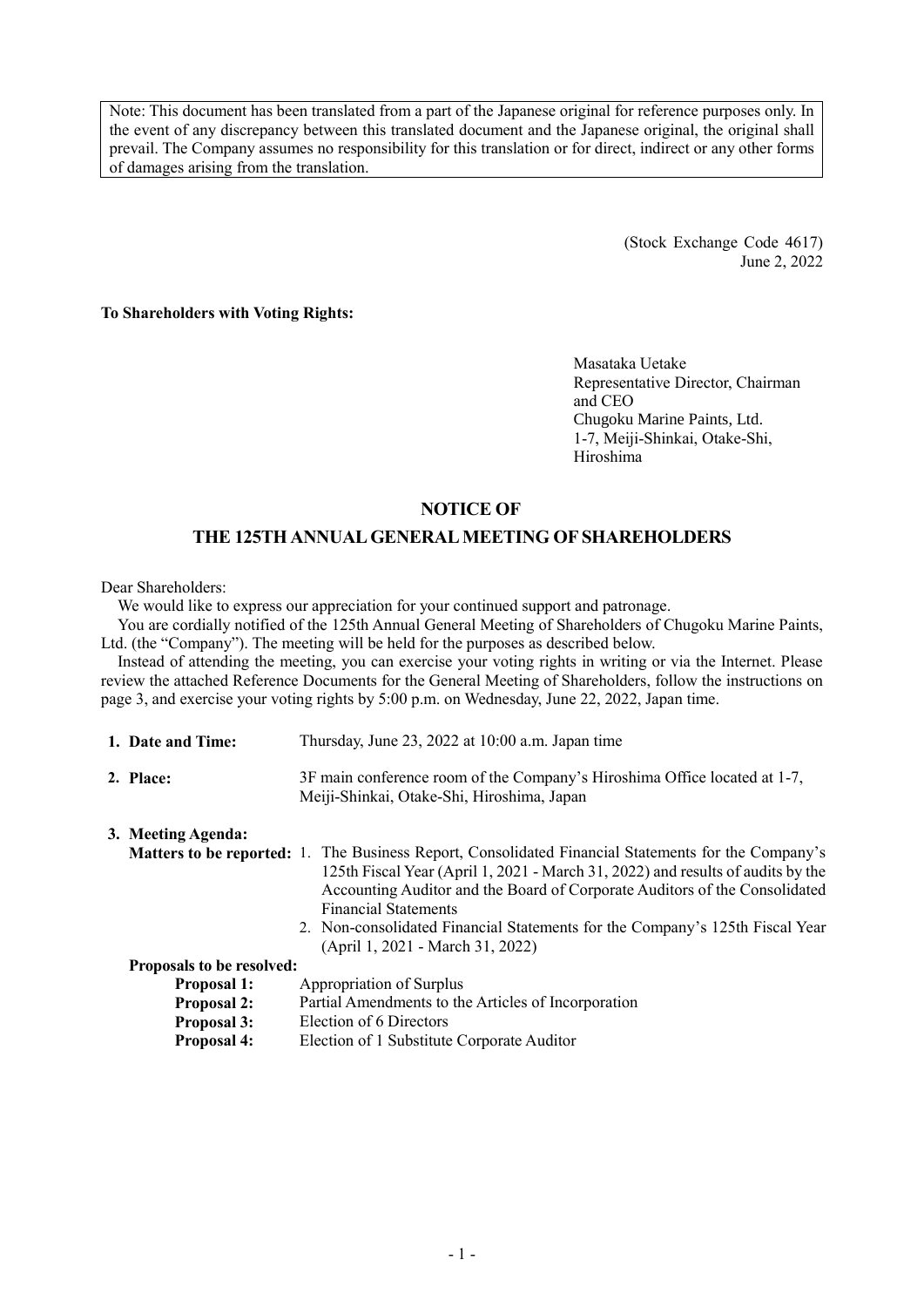- ◎ Of the documents to be included with this Notice of Convocation of the Annual General Meeting of Shareholders, the "Notes to the Consolidated Financial Statements" of the Consolidated Financial Statements and the "Notes to the Non-consolidated Financial Statements" of the Non-consolidated Financial Statements are posted on the Company's website (https://www.cmp.co.jp/) in accordance with laws and regulations and the Company's Articles of Incorporation, and are not included in the attached documents to this Notice of Convocation of the Annual General Meeting of Shareholders.
- ◎ The above "Notes to the Consolidated Financial Statements" of the Consolidated Financial Statements and the "Notes to the Non-consolidated Financial Statements" of the Non-consolidated Financial Statements are also subject to audits by the Accounting Auditor and Corporate Auditors, alongside the attached documents to this Notice of Convocation.
- ◎ Should the Reference Documents for the General Meeting of Shareholders, the Business Report, the Consolidated Financial Statements, and the Non-consolidated Financial Statements require revisions, the revised versions will be posted on the Company's website.
- ◎ The contents of the resolutions in this General Meeting of Shareholders will be posted on the Company's website listed above, after the conclusion of this General Meeting of Shareholders, in substitution of being dispatched in writing.

### **Measures taken to prevent the novel coronavirus infection**

<Measures taken by the Company>

 At the venue of the meeting, we will take measures to prevent the novel coronavirus infection responding to the situation on the day of the meeting, such as providing alcohol disinfectant and having our officers and administrative staff wearing a mask.

<Actions the Company requests shareholders to take>

- For the purpose of reducing the risk of the infection, we recommend that you refrain from visiting the venue on the day of the meeting this fiscal year, and exercise your voting rights in writing or via the Internet before the day of the meeting. Please refer to page 3 and 4 for the details on how to exercise your voting rights.
- If you will visit the venue on the day of the meeting, please check your physical conditions and take measures to prevent the infection including wearing a mask. At the reception, our administrative staff may talk to you if you look unwell, and ask you to refrain from entering the venue. We appreciate your understanding of and cooperation with our measures to prevent the infection.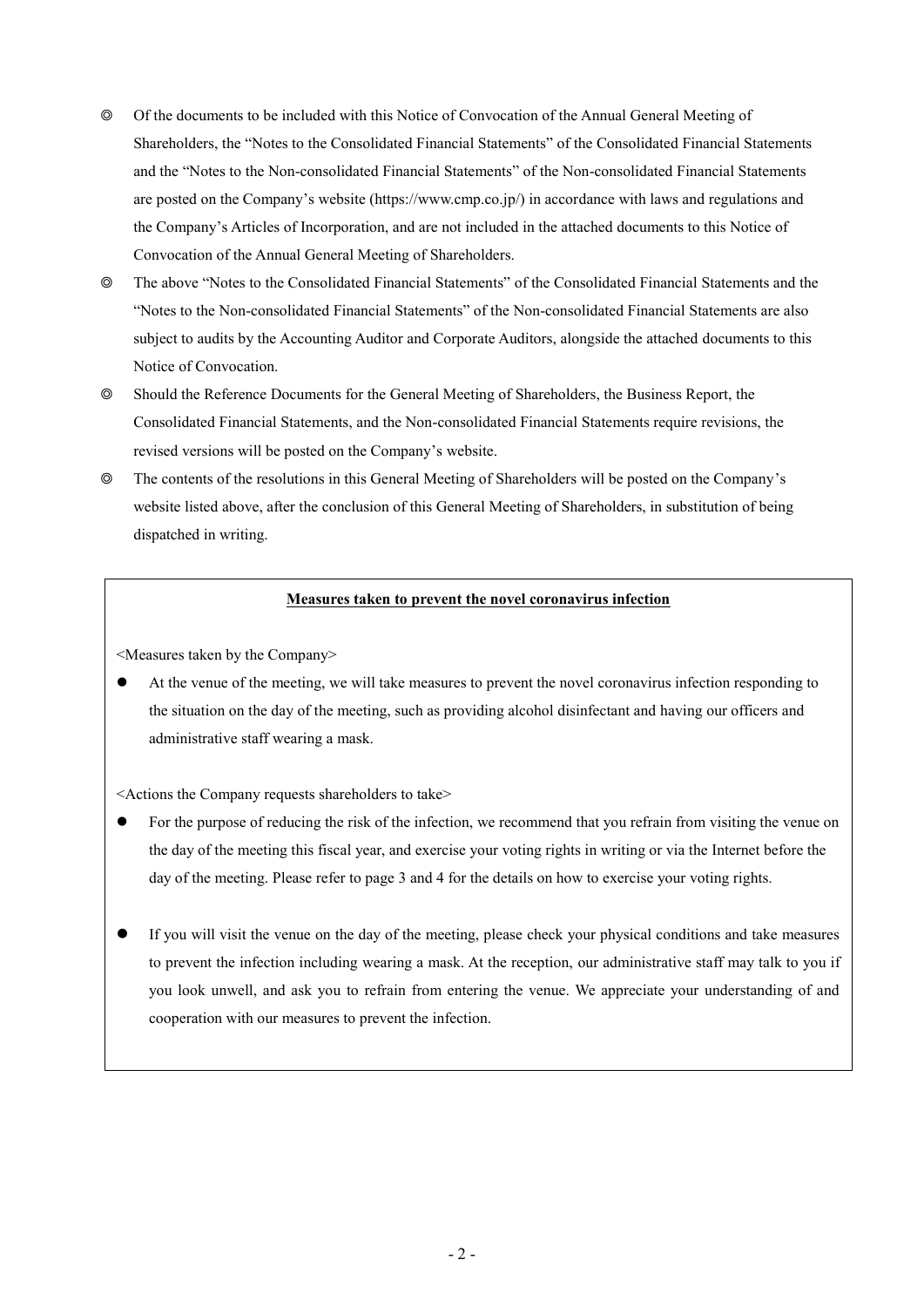### **Guidance on Exercise of Voting Rights**

<If You Are Going to Attend the Meeting>



Date and Time Thursday, June 23, 2022 at 10:00 a.m. Japan time

Please bring the enclosed the Voting Rights Exercise Form with you and submit it at the reception at the venue. (The reception starts at 9:00 a.m. Japan time)

<Exercise of Voting Rights via Proxy>

You may designate one (1) other shareholder with the Company's voting rights to act as your proxy and exercise the voting rights. Please be advised that the proxy must submit a documentation proving power of attorney (a letter of attorney, etc.) at the reception.

<If You Are Unable to Attend the Meeting> By Mail



Please indicate your vote for or against each proposal on the enclosed Voting Rights Exercise Form and return it so that it is received by the aforementioned exercise deadline.

A "Registration Protection Sticker" is enclosed in order to protect the shareholders' personal information. Please use it when returning the Voting Rights Exercise Form.

### Via the Internet

Exercise Deadline Wednesday, June 22, 2022 at 5:00 p.m. Japan time

Exercise Deadline Wednesday, June 22, 2022 at 5:00 p.m. Japan time

Voting Rights Exercise Website Designated by the Company

https://evote.tr.mufg.jp/

Please enter your vote for or against each proposal by the exercise deadline above.

Please refer to the next page for details.

In the event that there is no indication of being for or against each proposal in the Voting Rights Exercise Form, it will be handled as an indication of support.

### **If you have exercised your voting rights multiple times**

- $(1)$  In the event that voting rights are exercised multiple times both in writing (Voting Rights Exercise Form) and via electromagnetic means (the Internet), the vote via electromagnetic means (the Internet) will be deemed valid, regardless of the date and time of the receipt.
- (2) In the event that voting rights are exercised multiple times via electromagnetic means (the Internet), the most recent vote will be deemed valid.

### **Information for Institutional Investors**

Institutional shareholders may use the "Electronic Voting Platform for Foreign and Institutional Investors" operated by ICJ, Inc. as a method for exercising voting rights at the General Meeting of Shareholders of the Company.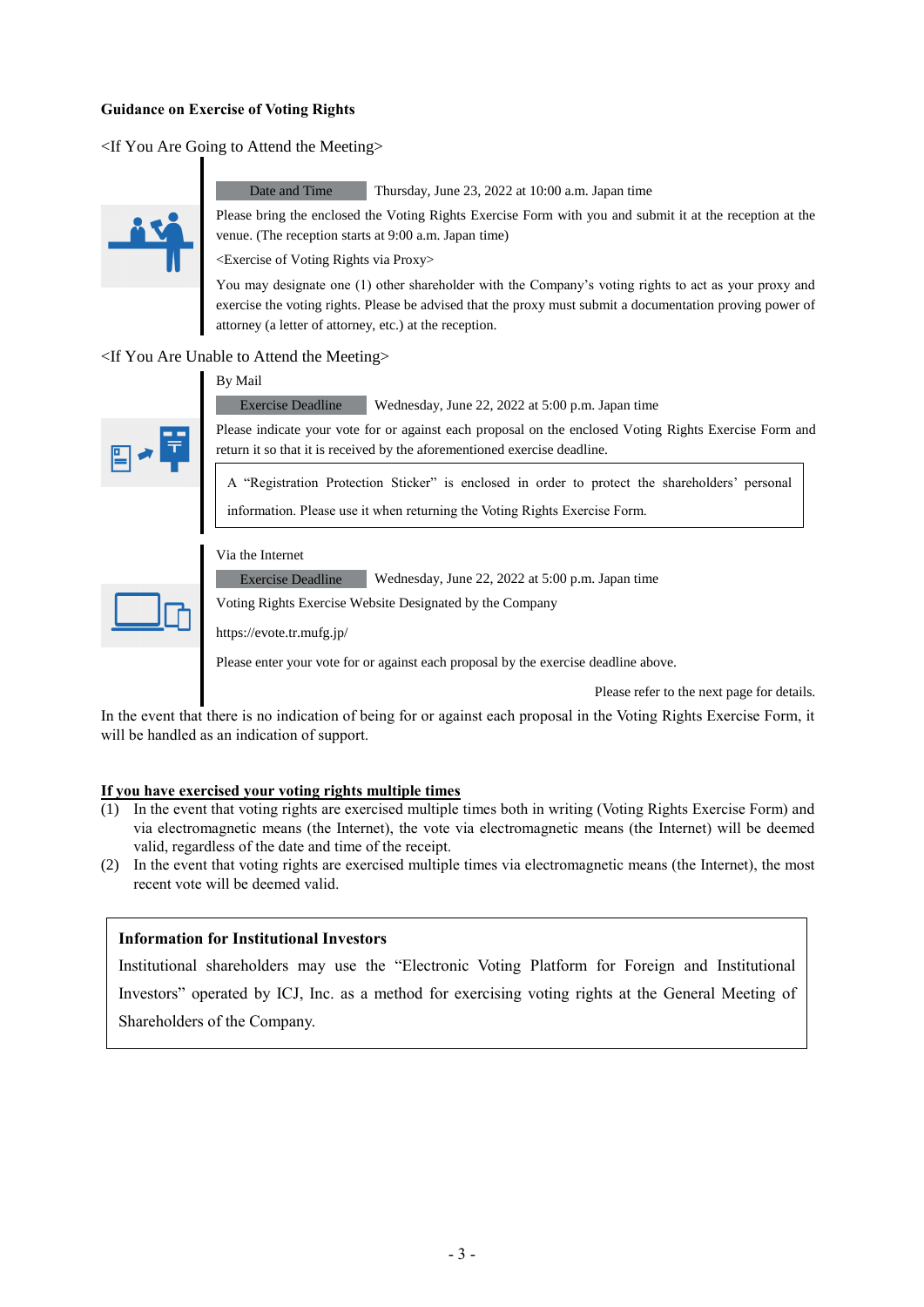Procedures for Exercise of Voting Rights via the Internet

If you exercise your voting rights via electromagnetic means (the Internet), please see the explanations below and exercise your voting rights. Please call the Help Desk (as mentioned below) with any inquiries or questions. **If you will attend the meeting, it is not necessary to exercise your voting rights by mail (Voting Rights Exercise Form) or via the Internet.**

Using your smartphone Method by scanning the QR Code

Now you can exercise your voting rights on your smartphone without entering the "Login ID" and the "Temporary Password!"

You can log in by scanning the "Login QR Code" provided on the stub of the enclosed Voting Rights Exercise Form (the right side).

\*You can exercise your voting rights by the above method only once.

After the first login...

Please log in following the instructions provided below.

\* QR Code is a registered trademark of DENSO WAVE INCORPORATED.

Method by entering the Login ID and the Temporary Password

How to use the Exercise of Voting Rights Website

- 1) Please access the Exercise of Voting Rights Website.
- 2) Please enter the "Login ID" and the "Temporary Password" provided at the lower right of your Voting Rights Exercise Form.
- 3) Please enter both "New Password," and "New Password (for confirmation)."

Afterwards, please follow the on-screen instructions to enter your approval or disapproval.

### **Notes**

(1) You can exercise your voting rights via the Internet only by accessing the Exercise of Voting Rights Website designated by the Company (https://evote.tr.mufg.jp/) from personal computers or smartphones.

(Please note that this service is unavailable every day between 2:00 a.m. and 5:00 a.m.)

- (2) Votes will be accepted via the Internet by 5:00 p.m., Wednesday, June 22, 2022, Japan time; however, you are cordially requested to exercise your voting rights earlier, and call the Help Desk (as mentioned below) with any inquiries or questions.
- (3) Non-uniform Exercise of Voting Rights Please notify the Company's shareholder registry administrator to this effect, together with the reason therefor by three days prior to the General Meeting of Shareholders.

For inquiries concerning systems, etc.

(Help Desk)

Securities Business Division, Mitsubishi UFJ Trust and Banking Corporation

0120-173-027 (Toll Free) (Available from 9 a.m. to 9 p.m.)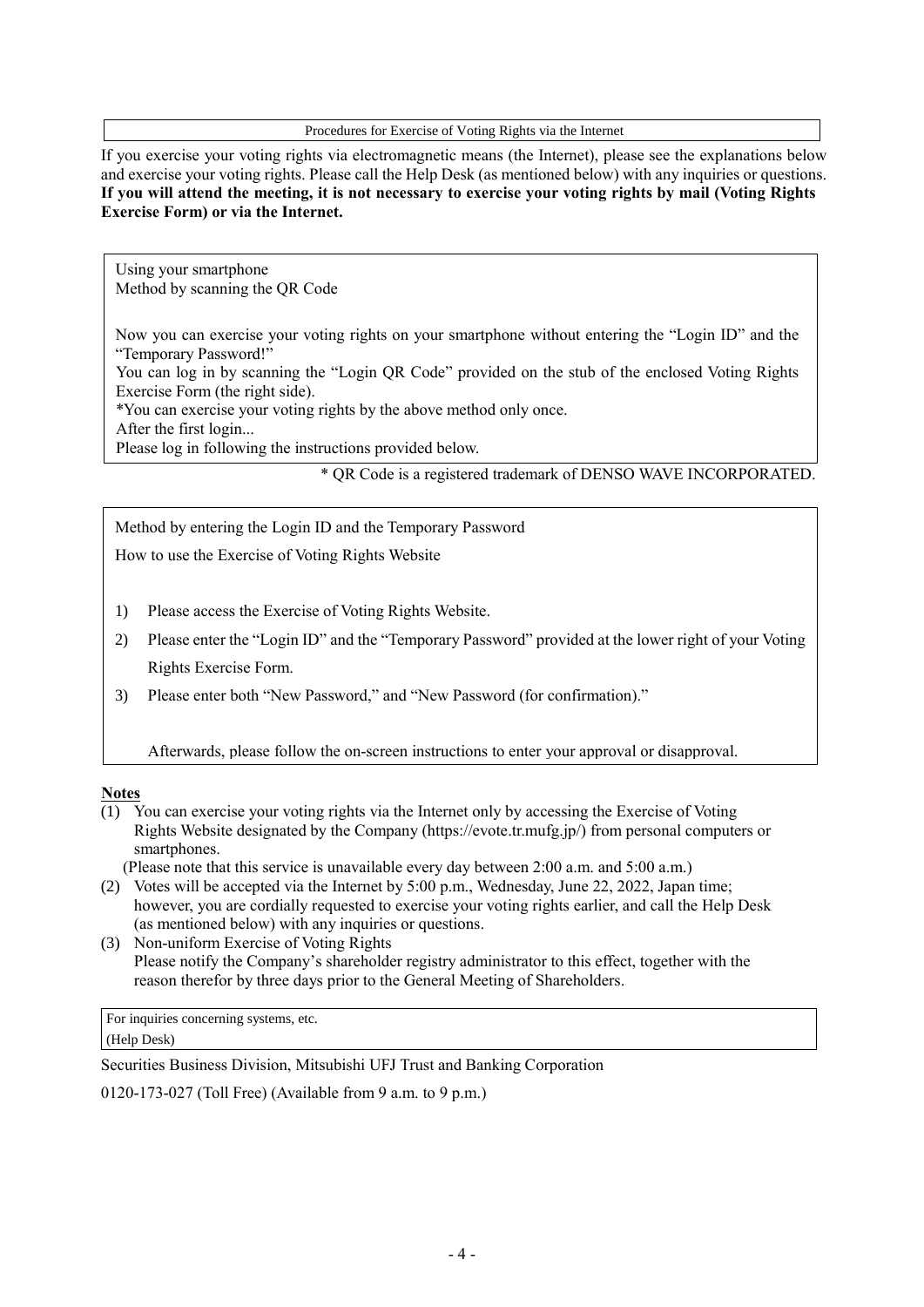# **Reference Documents for the General Meeting of Shareholders**

### **Proposals and References**

### **Proposal 1:** Appropriation of Surplus

It is proposed that surplus to be appropriated as follows.

Matters related to year-end dividends

While making growth investment its top priority, the Company's basic policy is to actively return surplus funds to its shareholders and properly manage shareholders' equity. In the Medium-term Management Plan that began in April 2021, the Company has set the total return on consolidated shareholders' equity\* (D&BOE) to be an average of at least 5% over the course of the medium-term management plan, further setting the consolidated dividend payout ratio to be at least 40% and the minimum annual dividend to be ¥35 per share.

With regard to the year-end dividend for the fiscal year under review, based on the above policy and to place emphasis on stable dividend payouts, the Company proposes an annual dividend of ¥35 per share, an increase of ¥1 from the previous fiscal year, and after deduction of the ¥17 per share implemented as an interim dividend on December 2, 2021, the value is proposed to be ¥18 per share.

|  | Type of dividend assets             | Cash                                                      |  |
|--|-------------------------------------|-----------------------------------------------------------|--|
|  | Items relating to the allocation of | ¥18 per share of common stock                             |  |
|  | dividend assets to shareholders     | Total: ¥913,631,526                                       |  |
|  | and its total amount                | (As a result, ¥35 per annum adding paid interim dividend) |  |
|  | Effective date of payment of        | June 24, 2022                                             |  |
|  | dividend from surplus               |                                                           |  |

Annual dividend amount + Annual share buyback amount

\*Total return on consolidated shareholders' equity =

Consolidated shareholders' equity (average between the totals at the beginning and end of the fiscal year)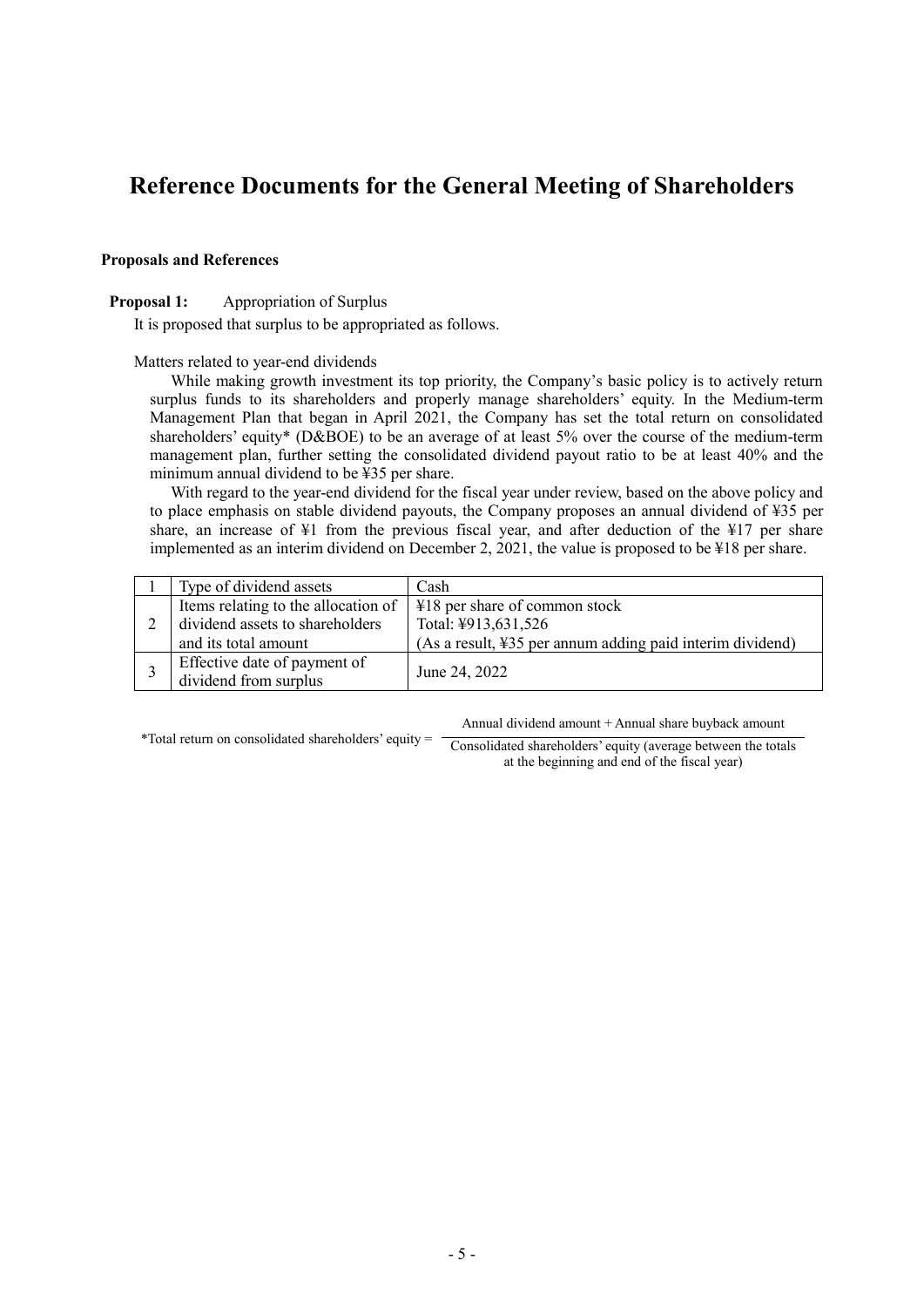### **Proposal 2:** Partial Amendments to the Articles of Incorporation

1. Reasons for the proposal

The amended provisions stipulated in the proviso of Article 1 of the supplementary provisions of the "Act Partially Amending the Companies Act" (Act No. 70 of 2019) will be enforced on September 1, 2022. Accordingly, in order to prepare for the introduction of the system for electronic provision of materials for general meetings of shareholders, the Articles of Incorporation of the Company shall be amended as follows.

- (1) The proposed Article 15, Paragraph 1 provides that information contained in the reference documents for the general meeting of shareholders, etc. shall be provided electronically.
- (2) The purpose of the proposed Article 15, Paragraph 2 is to establish a provision to limit the scope of matters to be included in the paper copy to be sent to shareholders who have requested it.
- (3) The provisions related to the internet disclosure and deemed provision of the reference documents for the general meeting of shareholders, etc. (Article 15 of the current Articles of Incorporation) will become unnecessary and will therefore be deleted.
- (4) In line with the above establishment and deletion of the provisions, supplementary provisions related to the effective date, etc. shall be established.
- 2. Content of the amendments

The content of the amendments is as follows:

|                                                | (Underlines indicate amended portions)        |
|------------------------------------------------|-----------------------------------------------|
| <b>Current Articles of Incorporation</b>       | <b>Proposed Amendments</b>                    |
| (Internet Disclosure and Deemed Provision of   |                                               |
| Reference Documents for the General Meeting of |                                               |
| Shareholders, Etc.)                            |                                               |
| Article 15<br>The Company may, in regard to    | <deleted></deleted>                           |
| convening a general meeting of                 |                                               |
| shareholders, deem that it has                 |                                               |
| provided information to shareholders           |                                               |
| pertaining to matters to be described          |                                               |
| or indicated in the reference                  |                                               |
| documents for the general meeting              |                                               |
| of shareholders, business report,              |                                               |
| non-consolidated financial                     |                                               |
| statements, and consolidated                   |                                               |
| financial statements, by disclosing            |                                               |
| such information through the internet          |                                               |
| in accordance with the provisions              |                                               |
| provided in the Ordinance of the               |                                               |
| Ministry of Justice.                           |                                               |
|                                                | (Measures for Electronic Provision, Etc.)     |
| <newly established=""></newly>                 | Article 15 1. The Company shall, in regard to |
|                                                | convening a general meeting of                |
|                                                | shareholders, provide information             |
|                                                | contained in the reference                    |
|                                                | documents for the general meeting             |
|                                                | of shareholders, etc. electronically.         |
|                                                | 2. Among the matters to be provided           |
|                                                | electronically, the Company may               |
|                                                | choose not to include all or part of          |
|                                                | the matters stipulated in the                 |
|                                                | Ordinance of the Ministry of Justice          |
|                                                | in the paper copy to be sent to               |
|                                                | shareholders who have requested it            |
|                                                | by the record date for voting rights.         |
|                                                |                                               |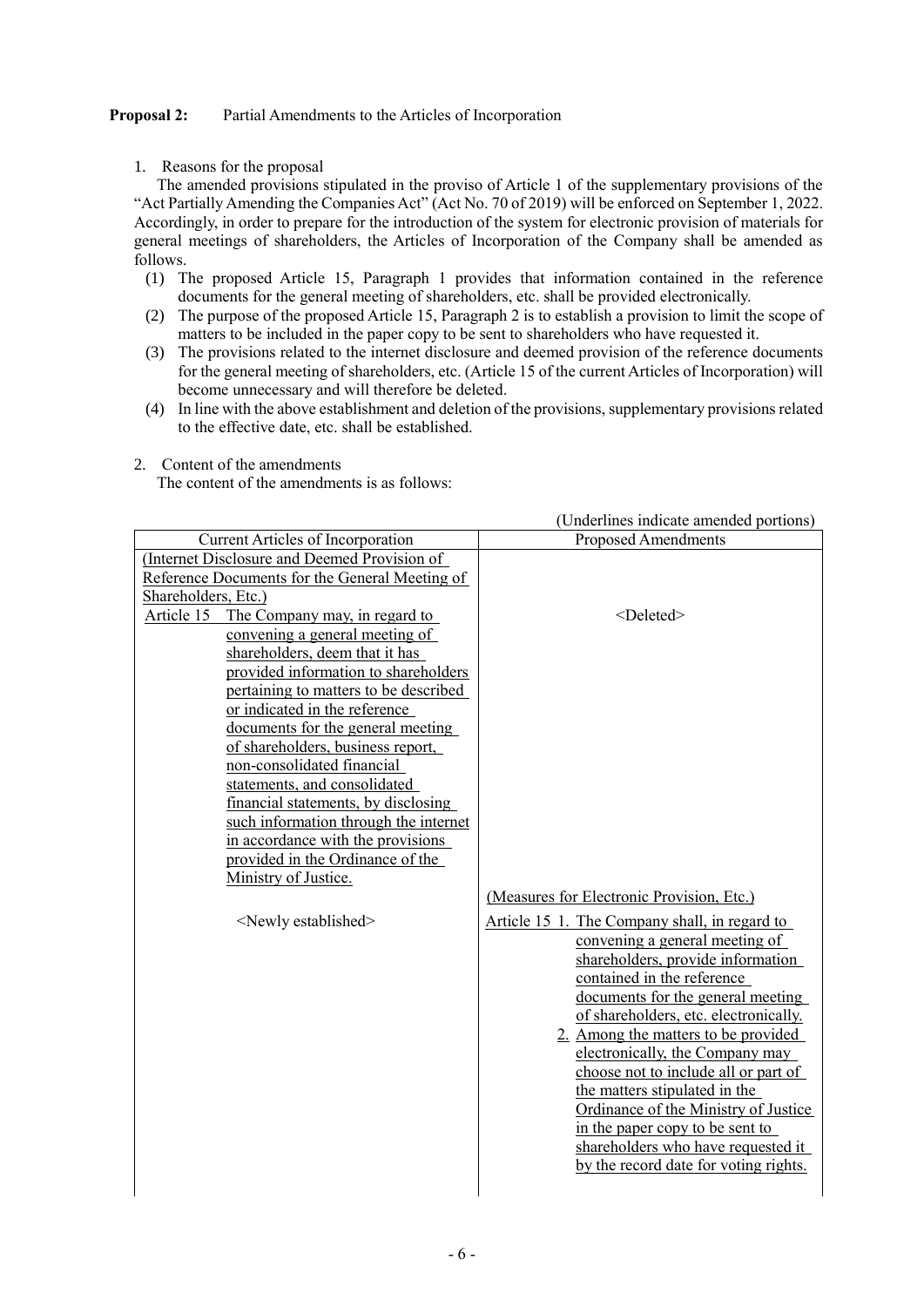|                                |             | (Supplementary provisions)                    |
|--------------------------------|-------------|-----------------------------------------------|
| <newly established=""></newly> | 1.          | The deletion of Article 15 (Internet)         |
|                                |             | Disclosure and Deemed Provision of            |
|                                |             | Reference Documents for the General           |
|                                |             | Meeting of Shareholders, Etc.) of the current |
|                                |             | Articles of Incorporation and the             |
|                                |             | establishment of the proposed Article 15      |
|                                |             | (Measures for Electronic Provision, Etc.)     |
|                                |             | shall come into effect on September 1, 2022   |
|                                |             | (the "Effective Date").                       |
|                                | $2_{\cdot}$ | Notwithstanding the provisions of the         |
|                                |             | preceding paragraph, Article 15 of the        |
|                                |             | current Articles of Incorporation shall       |
|                                |             | remain in force with respect to a general     |
|                                |             | meeting of shareholders to be held on a date  |
|                                |             | within six months from the Effective Date.    |
|                                | <u>3.</u>   | These supplementary provisions shall be       |
|                                |             | deleted after the lapse of six months from    |
|                                |             | the Effective Date or the lapse of three      |
|                                |             | months from the date of the general meeting   |
|                                |             | of shareholders set forth in the preceding    |
|                                |             | paragraph, whichever is later.                |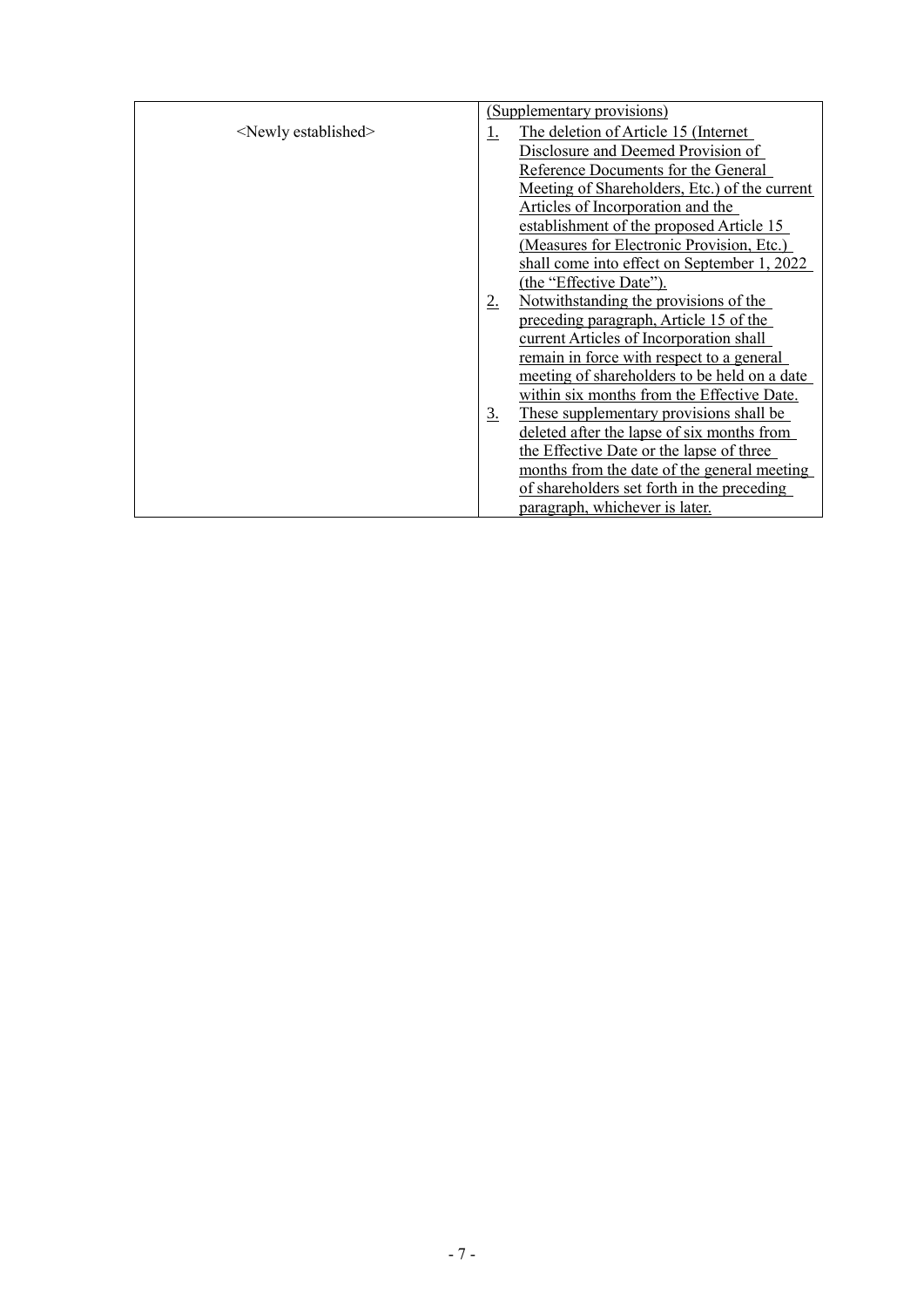### **Proposal 3:** Election of 6 Directors

The terms of office of all 6 Directors will expire at the conclusion of this Annual General Meeting of Shareholders. Accordingly, the election of 6 Directors is proposed.

The candidates for Directors are as follows. Furthermore, to increase the independence and objectivity of the selection process, the selection of candidates for Director is determined by the Board of Directors based on reports by the "Nomination Advisory Committee," a body chaired by an Independent Outside Director comprised of committee members of which the majority are Independent Outside Directors.

| No.            |                        | Name               |                        | Position                                                                                          | Attendance at<br>Board of<br>Directors<br>meetings |
|----------------|------------------------|--------------------|------------------------|---------------------------------------------------------------------------------------------------|----------------------------------------------------|
| $\mathbf{1}$   | Masataka<br>Uetake     | Reappointment      |                        | Representative<br>Director,<br>Chairman and<br><b>CEO</b>                                         | 14/14                                              |
| 2              | Kenshi Date            | Reappointment      |                        | Representative<br>Director and<br>President; Chief,<br>Sales Headquarter                          | 14/14                                              |
| 3              | Hideyuki<br>Tanaka     | Reappointment      |                        | Managing<br>Director; Chief,<br>Technical<br>Headquarter; and<br>Chief, Production<br>Headquarter | 14/14                                              |
| $\overline{4}$ | Katsunori<br>Kobayashi | New<br>appointment |                        | Executive Officer;<br>Chief,<br>Administration<br>Headquarter                                     |                                                    |
| 5              | Motoyoshi<br>Nishikawa | Reappointment      | Outside<br>Independent | <b>Outside Director</b>                                                                           | 14/14                                              |
| 6              | Toshifumi<br>Inami     | New<br>appointment | Outside<br>Independent |                                                                                                   |                                                    |

(Notes) 1. There are no special interests between each candidate and the Company.

- 2. Mr. Motoyoshi Nishikawa and Mr. Toshifumi Inami are candidates for Outside Director prescribed in Article 2, Paragraph 3, Item 7 of the Ordinance for Enforcement of the Companies Act.
- 3. Mr. Motoyoshi Nishikawa and Mr. Toshifumi Inami are candidates for Independent Director required under the rules of Tokyo Stock Exchange.
- 4. The term of office of Mr. Motoyoshi Nishikawa as Outside Director of the Company will be six years at the conclusion of this Annual General Meeting of Shareholders.
- 5. Pursuant to the Articles of Incorporation, the Company has concluded a liability limitation agreement with Mr. Motoyoshi Nishikawa, and an overview of the contents of said agreement are provided in "3-(2) Overview of content of liability limitation agreements" on page 26 of this Notice of Convocation of the Annual General Meeting of Shareholders (Japanese version only). If the election of Mr. Motoyoshi Nishikawa and Mr. Toshifumi Inami is approved, the Company plans to conclude said liability limitation agreements with them.
- 6. The Company has entered into a directors and officers liability insurance contract with an insurance company, and an overview of the contents of said insurance contract is provided in "3-(3) Overview of content of directors and officers liability insurance contract" on page 26 of this Notice of Convocation of the Annual General Meeting of Shareholders (Japanese version only). If the candidates for Directors assume office, they will become insured persons under the insurance policy, and no premiums will be borne by them. The Company plans to renew the insurance policy with the similar contents at the time of next renewal.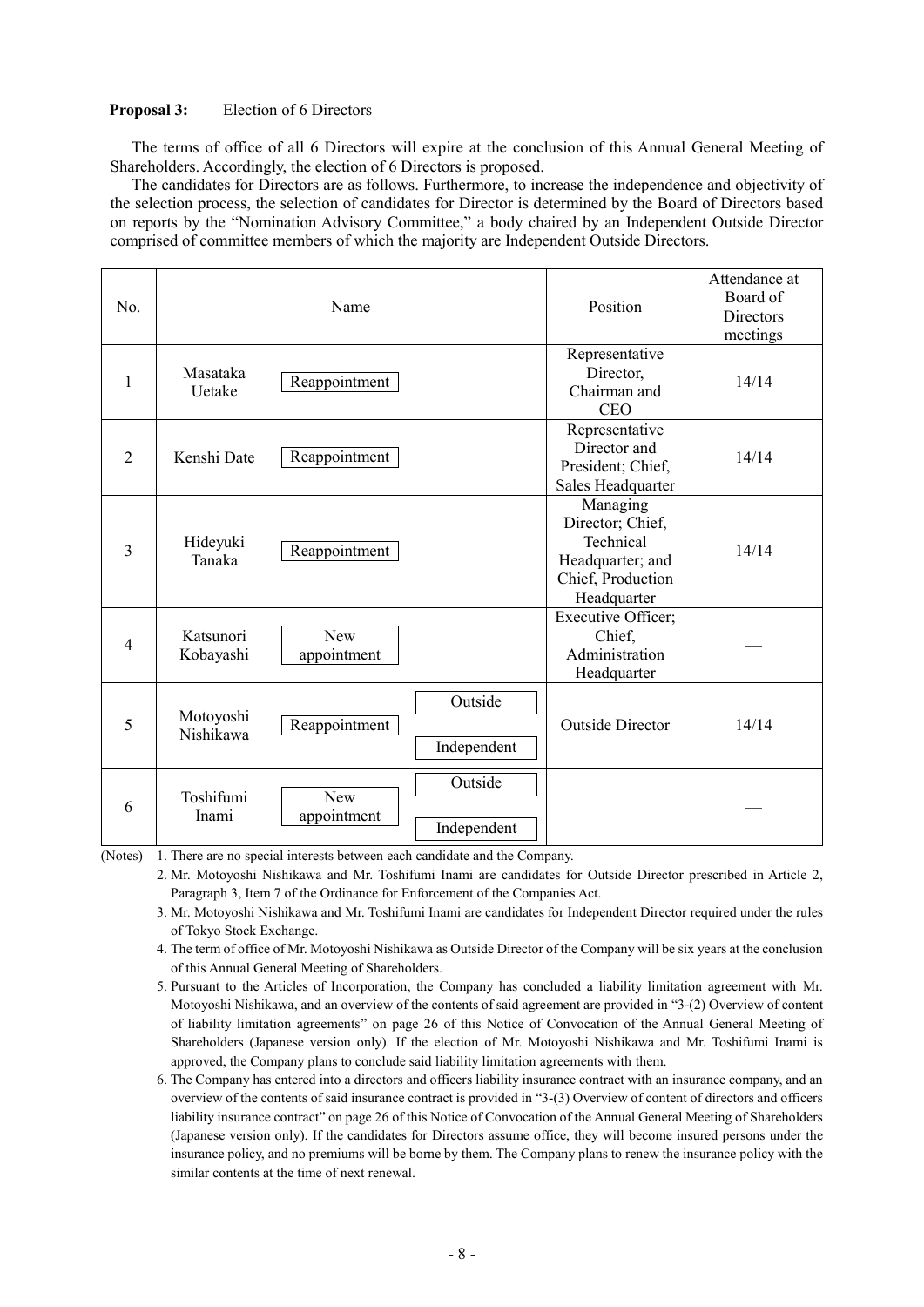| No. 1                                           | Masataka Uetake                                                | Reappointment                         |                                                  |  |
|-------------------------------------------------|----------------------------------------------------------------|---------------------------------------|--------------------------------------------------|--|
| Date of birth: January 12, 1945 / Male          |                                                                | Number of shares of the Company held: | 248,700                                          |  |
|                                                 | Significant concurrent positions: Not applicable.              |                                       | Attendance at Board of Directors meetings: 14/14 |  |
|                                                 | Past experience, positions and responsibilities at the Company |                                       |                                                  |  |
| April 1968<br>Joined the Company                |                                                                | <b>July 2006</b>                      | Managing Director; Supervisor of Sales           |  |
| April 1997<br>Counselor; Chief, Marine Coatings |                                                                |                                       | Section and overseas subsidiaries                |  |
|                                                 | Headquarter                                                    | January 2007                          | <b>Executive Director</b>                        |  |
| June 1997                                       | Director; Chief, Marine Coatings                               | April 2010                            | President and CEO                                |  |
|                                                 | Headquarter                                                    | June 2021                             | Representative Director, Chairman and            |  |
| June 2003                                       | Managing Director; President, Marine                           |                                       | CEO (present)                                    |  |
|                                                 | Coatings Div.                                                  |                                       |                                                  |  |

[Reasons for selection as a candidate for Director]

Through a wealth of operational experience at the Company, he is well versed in the Company's overall operations, and as the Company has judged that these achievements, abilities, and wealth of experience will continue to be an integral part of the Company's management, he has been designated a candidate for Director.

| No. 2      | Kenshi Date                                                    | Reappointment                                    |                                        |
|------------|----------------------------------------------------------------|--------------------------------------------------|----------------------------------------|
|            | Date of birth: November 21, 1970 / Male                        | Number of shares of the Company held:            | 37,700                                 |
|            | Significant concurrent positions: Not applicable.              | Attendance at Board of Directors meetings: 14/14 |                                        |
|            | Past experience, positions and responsibilities at the Company |                                                  |                                        |
| April 1995 | Joined the Company                                             | April 2018                                       | Chief, Sales Headquarter               |
| March 2012 | Managing Director, Chugoku Paints                              | July 2018                                        | Executive Officer; Chief, Sales        |
|            | B.V.                                                           |                                                  | Headquarter                            |
| June 2017  | Deputy Chief, Sales Headquarter                                | <b>July 2020</b>                                 | Senior Executive Officer; Chief, Sales |
|            |                                                                |                                                  | Headquarter                            |
|            |                                                                | June 2021                                        | Representative Director and President; |
|            |                                                                |                                                  | Chief, Sales Headquarter (present)     |

[Reasons for selection as a candidate for Director]

After having served as the leader of a major overseas sales location of the Company, he has been overseeing the entire Sales Section since 2018 as Executive Officer and Chief of Sales Headquarter. With this wealth of knowledge and experience regarding the Company's business and organizational management, the Company has judged that he is well suited to be a Director of the Company, and he has been designated as a candidate for Director.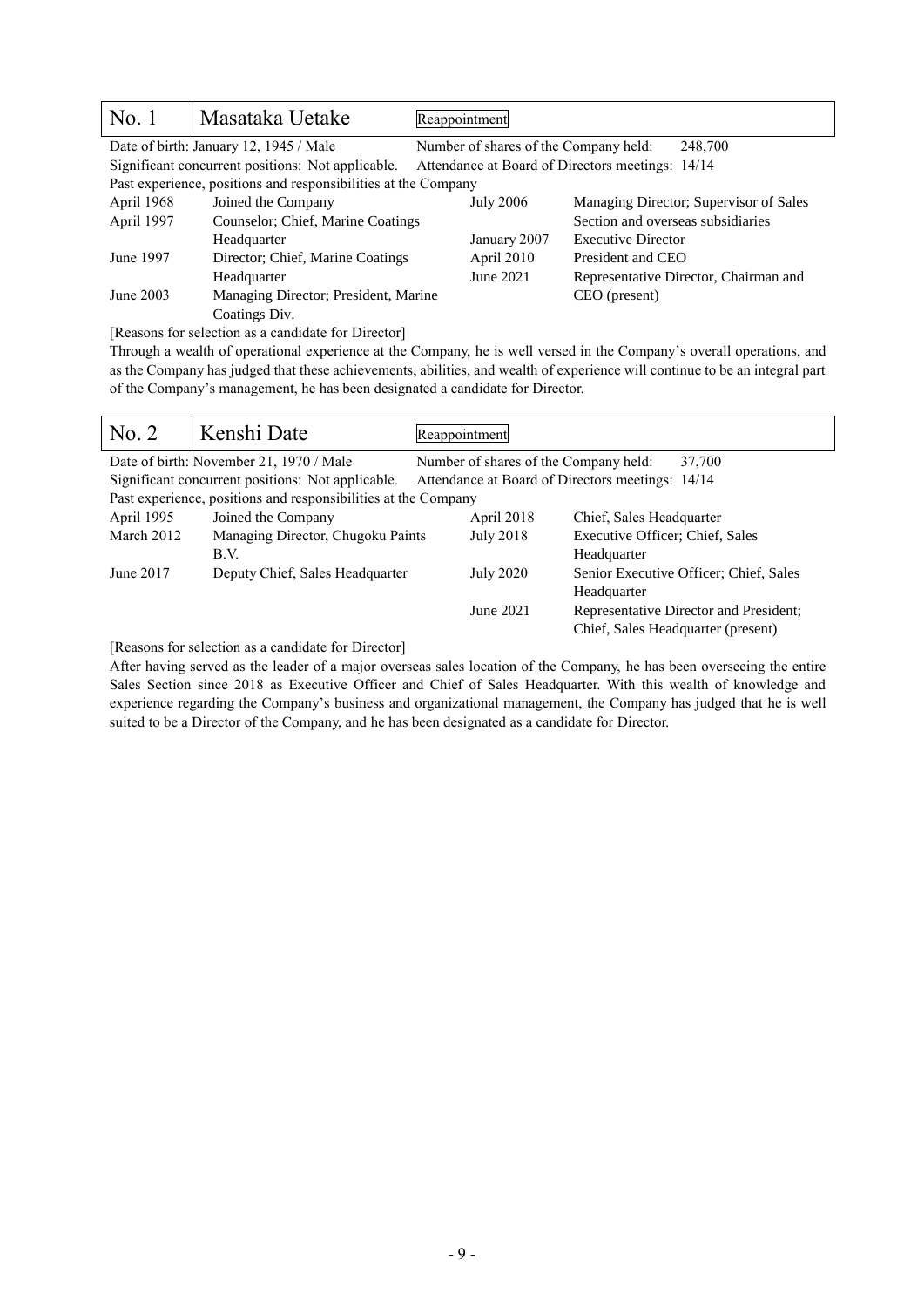| No. 3                                         | Hideyuki Tanaka                                                | Reappointment                                       |                                         |  |
|-----------------------------------------------|----------------------------------------------------------------|-----------------------------------------------------|-----------------------------------------|--|
|                                               | Date of birth: August 7, 1965 / Male                           | Number of shares of the Company held:               | 25,600                                  |  |
|                                               | Significant concurrent positions: Not applicable.              | Attendance at Board of Directors meetings: 14/14    |                                         |  |
|                                               | Past experience, positions and responsibilities at the Company |                                                     |                                         |  |
| April 1988                                    | Joined the Company                                             | July 2015                                           | Executive Officer; Deputy Chief,        |  |
| April 2008                                    | Leader, Marine Specialty Coating                               |                                                     | Technical & Production Headquarter; and |  |
|                                               | Products Group, Anti Fouling Tech.                             |                                                     | General Manager, R&D No. 2 Dept.        |  |
|                                               | Dept., Technical Center, Marine                                | Executive Officer; Chief, Technical &<br>April 2017 |                                         |  |
|                                               | Coatings Headquarter; and Leader,                              |                                                     | Production Headquarter; and General     |  |
| Group-3, R&D Center, R&D                      |                                                                | Manager, R&D No. 2 Dept.                            |                                         |  |
| Headquarter                                   |                                                                | June 2017                                           | Director; Chief, Technical & Production |  |
| April 2011<br>Leader, R&D Group-2, R&D Dept., |                                                                |                                                     | Headquarter                             |  |
| <b>Technical Headquarter</b>                  |                                                                | April 2018                                          | Director; Chief, Technical Headquarter  |  |
|                                               |                                                                | June 2021                                           | Managing Director; Chief, Technical     |  |
|                                               |                                                                |                                                     | Headquarter                             |  |
|                                               |                                                                | April 2022                                          | Managing Director; Chief, Technical     |  |
|                                               |                                                                |                                                     | Headquarter; and Chief, Production      |  |
|                                               |                                                                |                                                     | Headquarter (present)                   |  |

[Reasons for selection as a candidate for Director]

With his many years of involvement in R&D operations in technical divisions, the Company has judged that these achievements, abilities, and wealth of experience will continue to be an integral part of the Company's management, and he has been designated a candidate for Director.

| No. 4                                           | Katsunori Kobayashi                                            | New appointment                                        |                                                    |
|-------------------------------------------------|----------------------------------------------------------------|--------------------------------------------------------|----------------------------------------------------|
|                                                 | Date of birth: November 16, 1965 / Male                        | Number of shares of the Company held:                  | 13,213                                             |
|                                                 | Significant concurrent positions: Not applicable.              |                                                        | Attendance at Board of Directors meetings: $-$ (*) |
|                                                 | Past experience, positions and responsibilities at the Company |                                                        |                                                    |
| April 1990                                      | Joined the Company                                             | March 2022                                             | Executive Officer; Deputy Chief,                   |
| December 2014 General Manager, Financial Dept., |                                                                |                                                        | Administration Headquarter; General                |
|                                                 | Administration Headquarter                                     |                                                        | Manager, Financial Dept.; and General              |
| <b>July 2020</b>                                | Executive Officer; Deputy Chief,                               |                                                        | Manager, Overseas Management Dept.                 |
|                                                 | Administration Headquarter; and                                | Executive Officer; Chief, Administration<br>April 2022 |                                                    |
|                                                 | General Manager, Financial Dept.                               | Headquarter; General Manager, Financial                |                                                    |
|                                                 |                                                                |                                                        | Dept.; General Manager, Overseas                   |
|                                                 |                                                                |                                                        | Management Dept.; and General Manager,             |
|                                                 |                                                                |                                                        | Information Systems Dept. (present)                |

[Reasons for selection as a candidate for Director]

With his many years of involvement in various operations in administration divisions at the Company, including experience of working overseas, the Company has judged that these achievements, abilities, and wealth of experience will be an integral part of the Company's management, and he has been designated a candidate for Director.

(\*) Executive Officers of the Company attend Board of Directors meetings to report on operations in charge. Mr. Katsunori Kobayashi attended all Board of Directors meetings held in the fiscal year under review.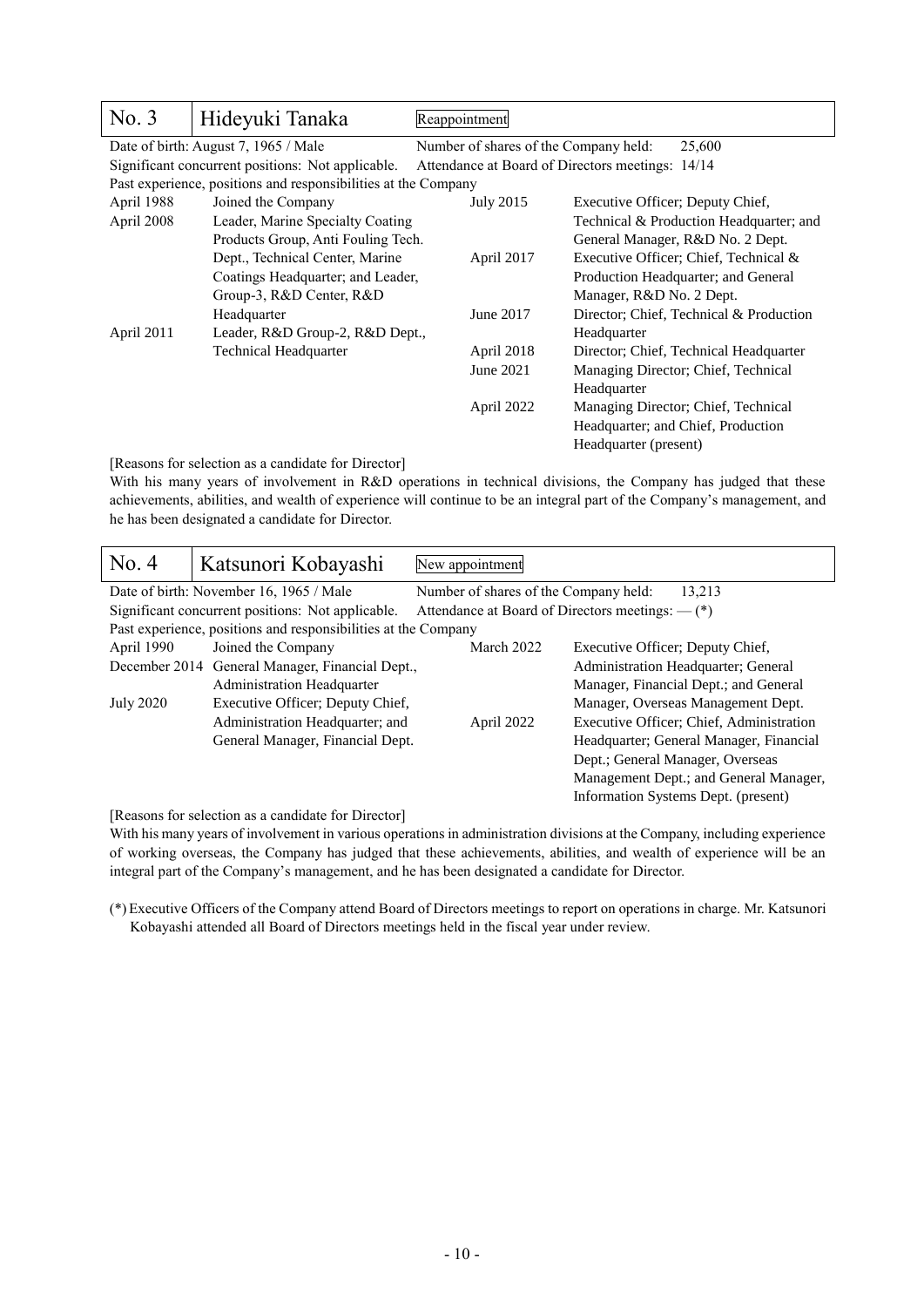| No. 5            | Motoyoshi Nishikawa                                            | Reappointment                         | Outside                                          | Independent |
|------------------|----------------------------------------------------------------|---------------------------------------|--------------------------------------------------|-------------|
|                  | Date of birth: January 1, 1946 / Male                          | Number of shares of the Company held: | 9.600                                            |             |
|                  | Significant concurrent positions:                              |                                       | Attendance at Board of Directors meetings: 14/14 |             |
|                  | Visiting Counsel, Nomura & Partners                            |                                       |                                                  |             |
|                  | Past experience, positions and responsibilities at the Company |                                       |                                                  |             |
| April 1968       | Joined Yawata Iron & Steel Co., Ltd.                           | April 2010                            | Outside Audit & Supervisory Board                |             |
|                  | (currently NIPPON STEEL                                        |                                       | Member, NKSJ Holdings, Inc. (currently           |             |
|                  | <b>CORPORATION</b> )                                           |                                       | Sompo Holdings, Inc.)                            |             |
| June 1997        | Director, NIPPON STEEL                                         | <b>July 2011</b>                      | Admitted to the bar                              |             |
|                  | <b>CORPORATION</b>                                             |                                       | Visiting Counsel, Nomura & Partners              |             |
| April 2001       | Managing Director, the above company                           |                                       | (present)                                        |             |
| June 2003        | Senior Advisor (Chief Legal Counsel),                          | April 2012                            | <b>Outside Director, OLYMPUS</b>                 |             |
|                  | the above company                                              |                                       | <b>CORPORATION</b>                               |             |
| <b>July 2007</b> | Advisor, the above company                                     | June 2016                             | Outside Director, the Company (present)          |             |
| June 2009        | Audit & Supervisory Board Member,                              |                                       |                                                  |             |
|                  | NITTETSU ELEX Co., Ltd. (currently                             |                                       |                                                  |             |
|                  | NIPPON STEEL TEXENG. CO., LTD.)                                |                                       |                                                  |             |

[Reasons for selection as a candidate for Outside Director and expected roles]

He possesses a wealth of experience and advanced insights as an attorney, corporate manager, and Outside Director, and as the Company expects him to provide supervision from a managerial perspective and a legal point of view based on the experience and insights, as well as effective advice from an independent standpoint, he has been designated a candidate for Outside Director. In addition, the Company plans his involvement in selection of candidates for officers and determination of officers' remuneration, etc. from an objective standpoint as a member of the Nomination Advisory Committee and the Compensation Advisory Committee.

[About independence of candidate for Outside Director]

There are no transactional relationships between the Group and him or his place of employment, and the Company has judged that there are no conflicts of interest with ordinary shareholders.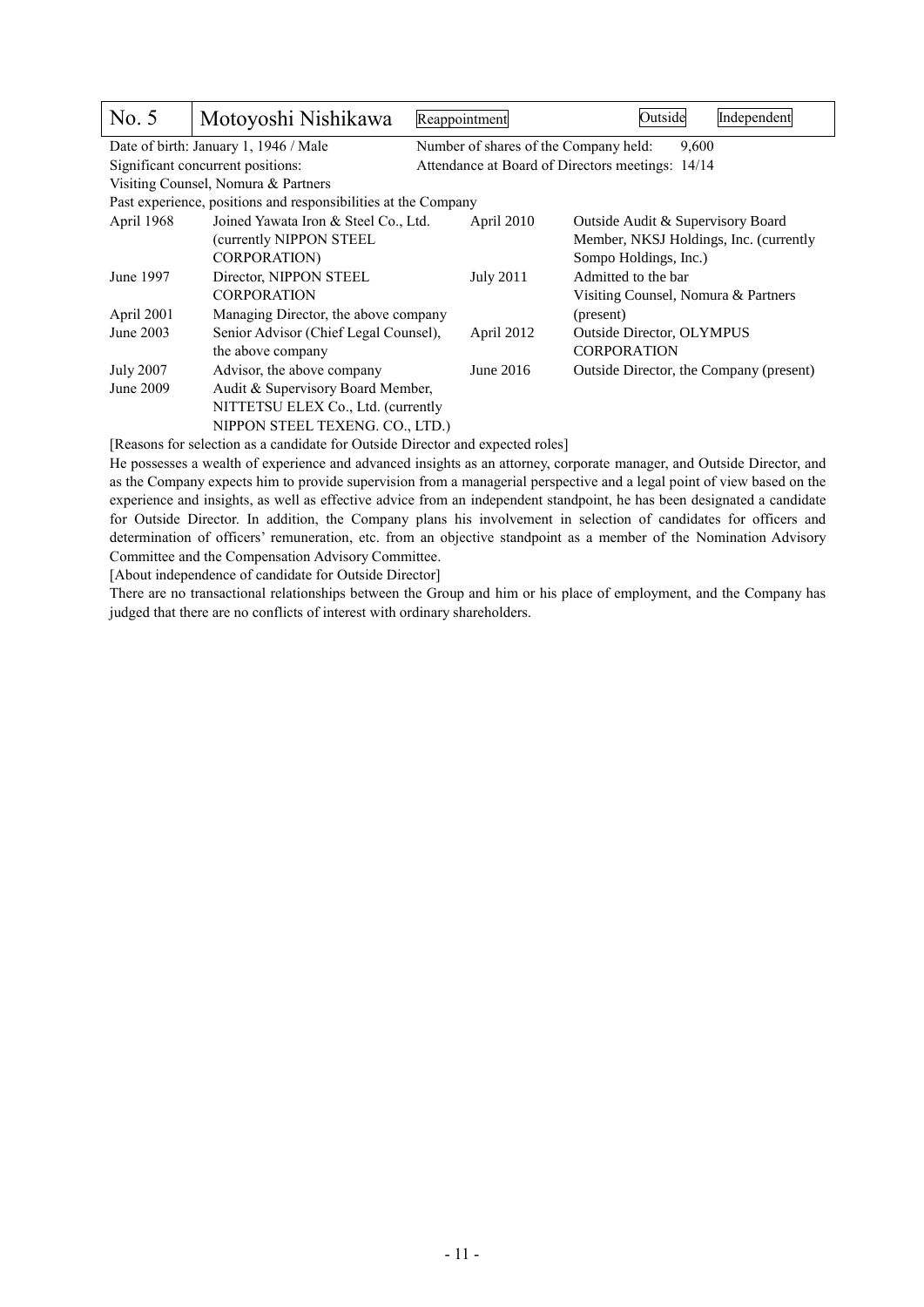| No. $6$          | Toshifumi Inami                                                              | New appointment                              | Outside<br>Independent                         |  |  |  |  |
|------------------|------------------------------------------------------------------------------|----------------------------------------------|------------------------------------------------|--|--|--|--|
|                  | Date of birth: November 3, 1951 / Male                                       | Number of shares of the Company held:        | $\theta$                                       |  |  |  |  |
|                  | Significant concurrent positions:                                            | Attendance at Board of Directors meetings: - |                                                |  |  |  |  |
|                  | Outside Director (Audit and Supervisory                                      |                                              |                                                |  |  |  |  |
|                  | Committee Member), KYOEI TANKER CO.,                                         |                                              |                                                |  |  |  |  |
| LTD.             |                                                                              |                                              |                                                |  |  |  |  |
|                  | Past experience, positions and responsibilities at the Company               |                                              |                                                |  |  |  |  |
| April 1974       | Joined Mitsubishi Corporation                                                | January 2014                                 | General Manager, Japan Office, Wallenius       |  |  |  |  |
| <b>July 1999</b> | Vice President; General Manager,                                             |                                              | Wilhelmsen Logistics A/S                       |  |  |  |  |
|                  | Machinery Dept.; and Chief                                                   | January 2019                                 | Advisor, CITY COMPUTER Co., Ltd.               |  |  |  |  |
|                  | Representative of Vienna, Mitsubishi                                         | (present)                                    |                                                |  |  |  |  |
|                  | International GmbH                                                           | June 2021                                    | <b>Outside Director (Audit and Supervisory</b> |  |  |  |  |
| April 2004       | General Manager, Ship Dept., Head                                            |                                              | Committee Member), KYOEI TANKER                |  |  |  |  |
|                  | Office, Mitsubishi Corporation                                               |                                              | CO., LTD. (present)                            |  |  |  |  |
| May 2006         | General Manager, Mitsubishi                                                  |                                              |                                                |  |  |  |  |
|                  | Corporation Manila Branch, the above                                         |                                              |                                                |  |  |  |  |
|                  | company                                                                      |                                              |                                                |  |  |  |  |
| April 2007       | Corporate Advisor, the above company                                         |                                              |                                                |  |  |  |  |
| June 2011        | President, Mitsubishi Ore Transport Co.,                                     |                                              |                                                |  |  |  |  |
|                  | Ltd.                                                                         |                                              |                                                |  |  |  |  |
|                  | Dessons for selection as a candidate for Outside Director and expected roles |                                              |                                                |  |  |  |  |

[Reasons for selection as a candidate for Outside Director and expected roles]

He possesses a wealth of experience and advanced insights as a corporate manager and Outside Director, and as the Company expects him to provide supervision from a global and managerial perspective based on the experience and insights, as well as effective advice from an independent standpoint, he has been designated a candidate for Outside Director. In addition, the Company plans his involvement in selection of candidates for officers and determination of officers' remuneration, etc. from an objective standpoint as a member of the Nomination Advisory Committee and the Compensation Advisory Committee.

[About independence of candidate for Outside Director]

KYOEI TANKER CO., LTD. is a trade partner of the Company but is not considered as an entity with a specified relationship to the Company. In addition, as there are no transactional relationships between the Group and him, the Company has judged that there are no conflicts of interest with ordinary shareholders.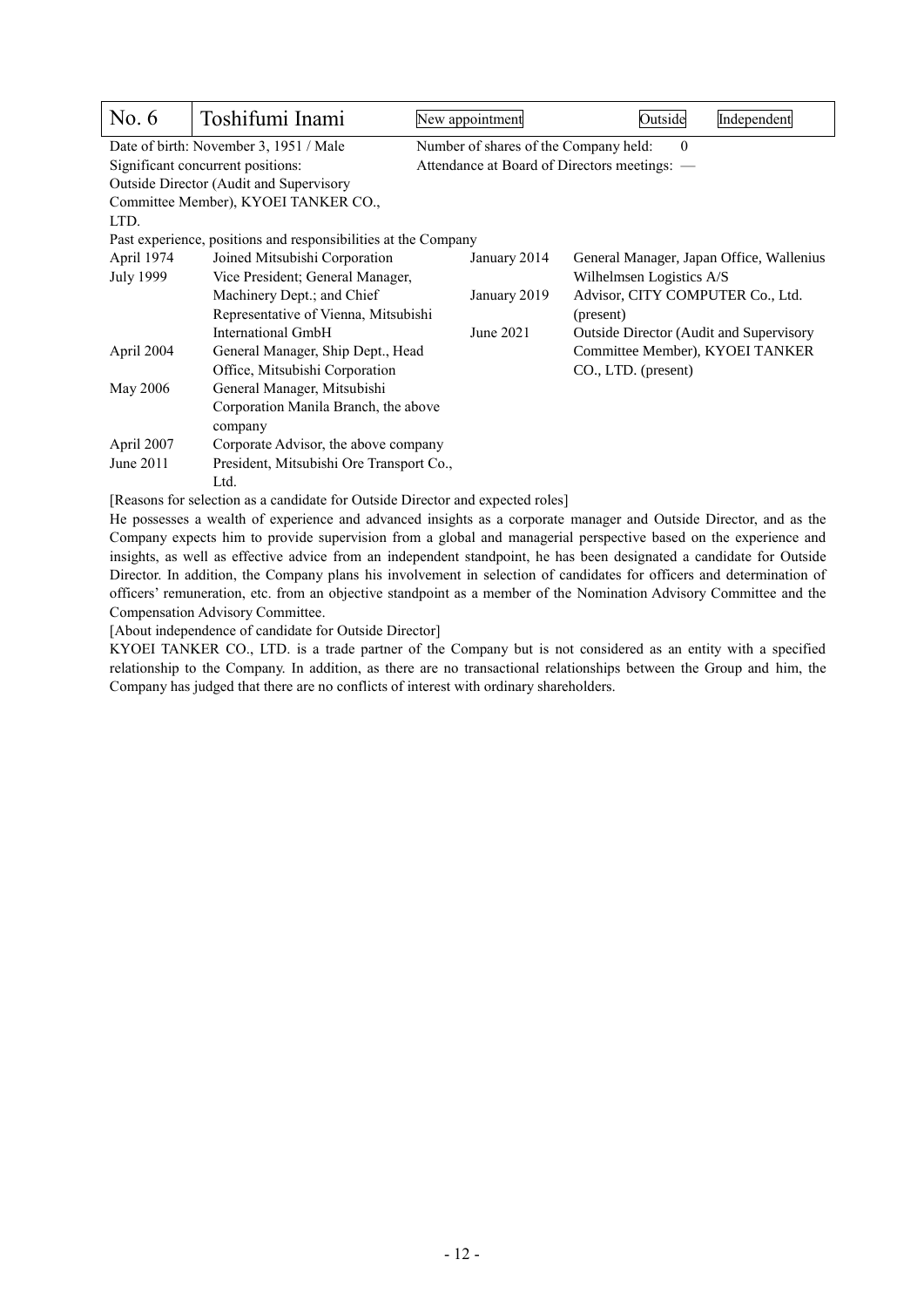# Reference Skills Matrix of Candidates for Directors

| No.            | Name                   |                | Corporate<br>Management<br>and<br>Organizational<br>Management | Global | R&D | Sales and<br>Marketing | Finance and<br>Accounting | Legal Affairs<br>and Risk<br>Management |
|----------------|------------------------|----------------|----------------------------------------------------------------|--------|-----|------------------------|---------------------------|-----------------------------------------|
|                | Masataka<br>Uetake     | Not<br>outside |                                                                |        |     |                        |                           |                                         |
| $\overline{2}$ | Kenshi<br>Date         | Not<br>outside |                                                                |        |     |                        |                           |                                         |
| 3              | Hideyuki<br>Tanaka     | Not<br>outside |                                                                |        |     |                        |                           |                                         |
| $\overline{4}$ | Katsunori<br>Kobayashi | Not<br>outside |                                                                |        |     |                        |                           |                                         |
| 5              | Motoyoshi<br>Nishikawa | Outside        |                                                                |        |     |                        |                           |                                         |
| 6              | Toshifumi<br>Inami     | Outside        |                                                                |        |     |                        |                           |                                         |